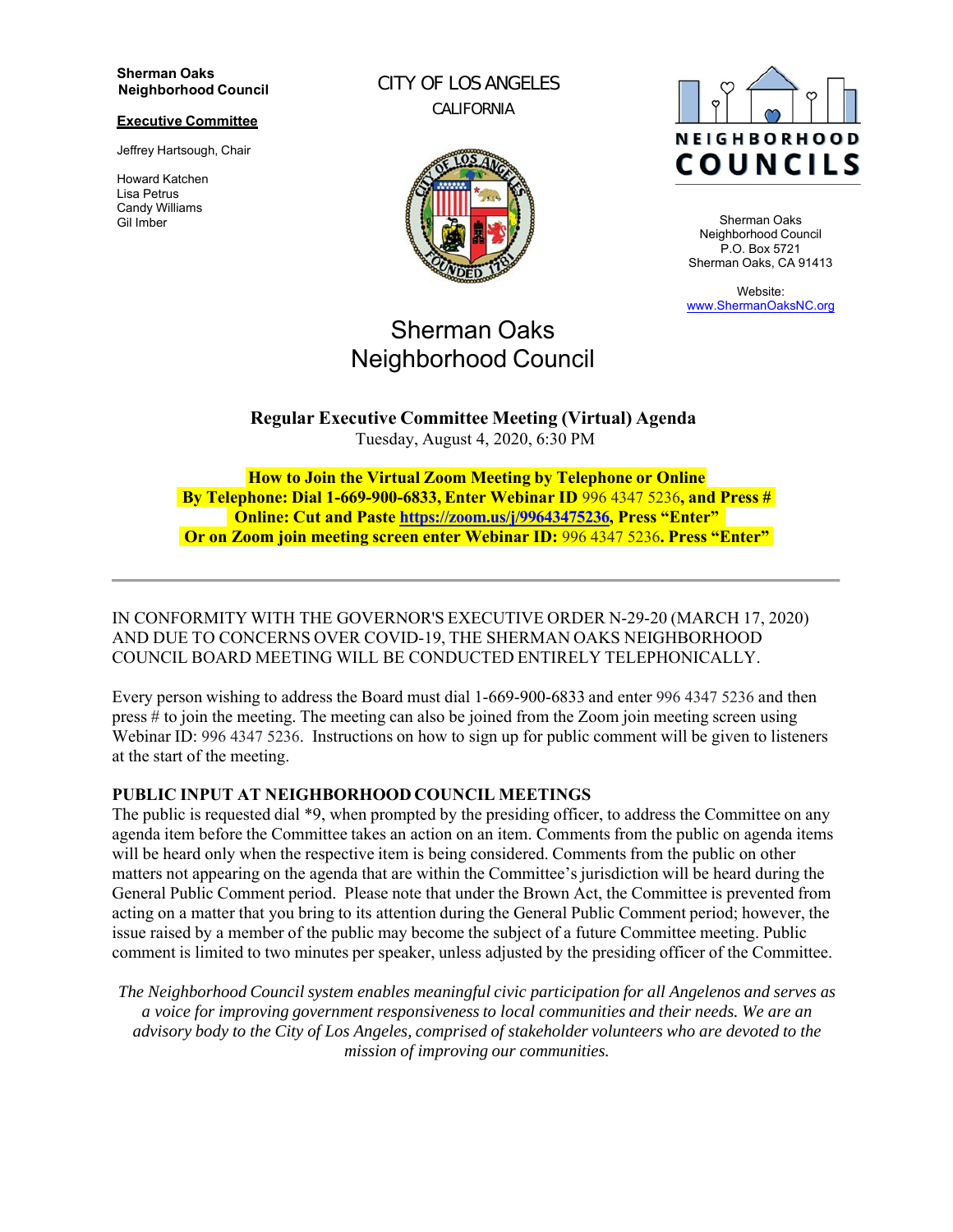Sherman Oaks Neighborhood Council Regular Executive Committee Meeting Agenda, Tuesday, August 4, 2020, 6:30 PM Page 2

**1. Call to Order –** Jeffrey Hartsough, President

# **2. Roll Call**

- **3. ADMINISTRATIVE MOTIONS,** Action item. Vote required.
	- a. Motion to approval of the Minutes of the July 7, 2020, Executive Committee Meeting. Draft Minutes are posted as a Supporting Document for this Executive Committee meeting on the SONC website.

# **4. Comments by Public Officials**

**5. President's Report**

# **6. Treasurer's Report**

a. **Consent Calendar for August 10, 2020, SONC Board Meeting** – Action item. Vote required.

A motion to approve the Sherman Oaks Neighborhood Council's (SONC) Monthly Expenditure Report (MER) for the period ending June 30, 2020. The MER for May 2020 is posted as a Supporting Document for this Executive Committee meeting on the SONC website.

# **b. Announcement Regarding Other Finance Committee Issues**

- i. Update City Clerk Issues
- ii. Update 2020-2021 Administrative Package / Budget Adjustments iii.
- **7. Public Comments** Comments by the public on non-agenda items within the Executive Committee's jurisdiction.

# **8. Discussion and Possible Actions**

- a. Committee management; chairs, virtual meetings
- b. SONC meeting calendar for FY2021, Virtual Meetings, and "Hosting"
- c. SONC goals for FY2021
- d. Open Board Seats

# **9. Agenda Items for August 10, 2020, SONC Board Meeting**

#### **10. Adjournment**